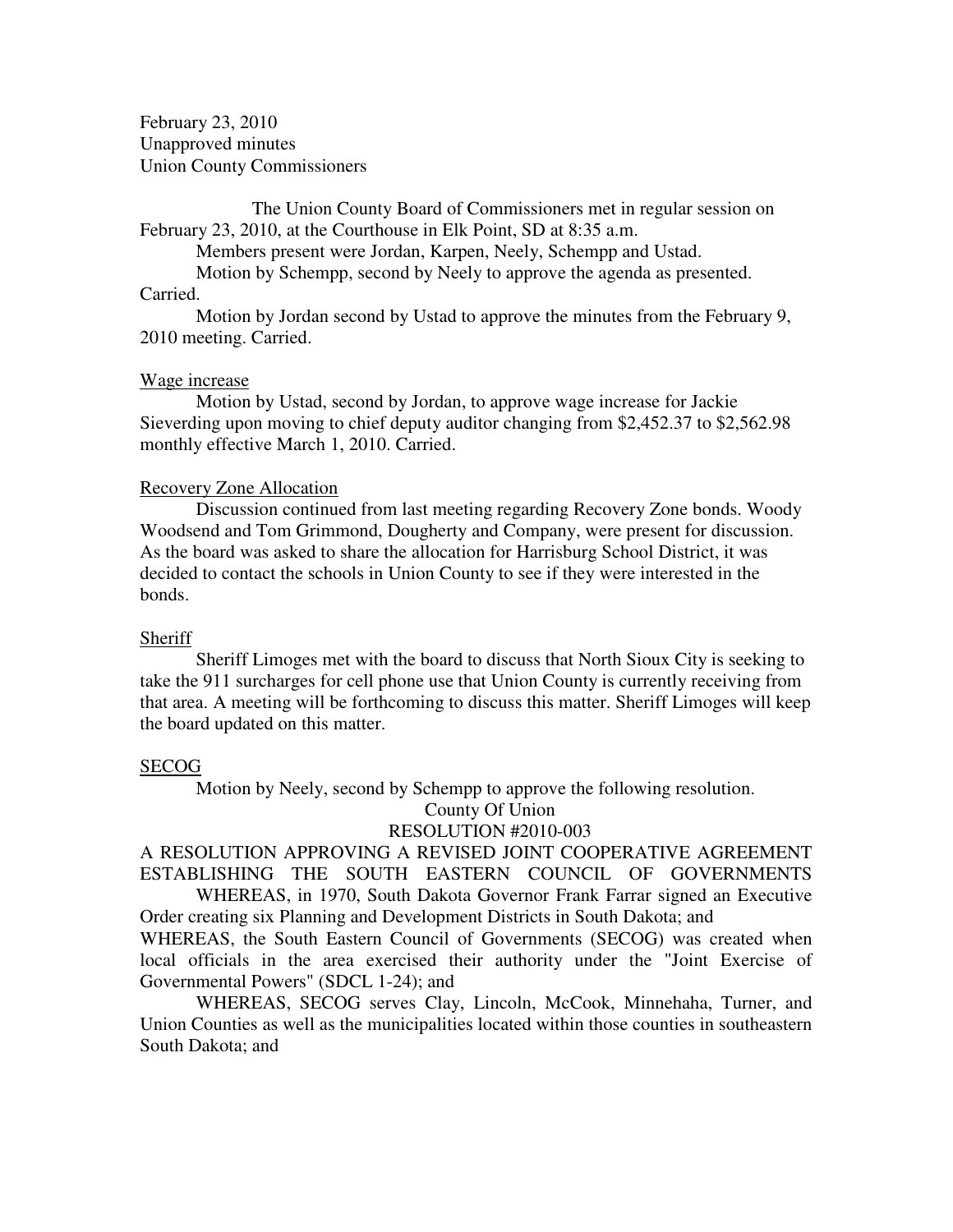WHEREAS, SECOG was created as a means whereby counties and cities and other public and private organizations within them may cooperate with one another to improve the health, safety, and general welfare of the citizens of the region; and

WHEREAS, SECOG promotes regional cooperation and the economical delivery of services and has been providing technical assistance to local governmental entities for more than 35 years; and

WHEREAS, SECOG's Executive Board has determined that the existing Joint Cooperative Agreement entered into in 2006 should be revised.

## NOW THEREFORE BE IT RESOLVED THAT

- 1. The City or County of Union hereby approves the document titled "South Eastern Council of Governments Joint Cooperative Agreement" among Clay, Lincoln, McCook, Minnehaha, Turner, and Union counties and the cities of Sioux Falls, Vermillion, and Brandon.
- 2. The agreement, containing revisions to the existing 2006 Joint Cooperative Agreement, is attached to and hereby made a part of this resolution.

Dated this  $23^{\text{rd}}$  day of February, 2010.

Vote 5 aye, 0 nay. Carried.

## Executive Session

 Motion by Jordan, second by Ustad to enter executive session for legal matters. Carried. At 9:23 a.m., the chairman declared the board out of executive session.

## Second Reading of Ordinances

 Motion by Jordan, second by Neely to approve Ordinance 2010-001 as follows. ORDINANCE NO.UCC 2010-001

AN ORDINANCE TO AMEND THE LAND USE DEVELOMENT ORDINANCE OF UNION COUNTY, SOUTH DAKOTA, TO REZONE CERTAIN PROPERTY FROM AGRICULTURAL (AG) TO RURAL RESIDENTIAL (RR).

BE IT ORDAINED BY THE BOARD OF COMMISSIONERS, UNION COUNTY, SOUTH DAKOTA:

 Section 1. That the Land Use Development Ordinance of Union County, South Dakota, be and the same is hereby amended to rezone the following property from Agricultural (AG) to Rural Residential (RR)to wit:

 S 1,319.6' of Lot A in SW1/4SW1/4, Section 15, T89N, R49W, less Jorgensen Tr. 8 and less W 472.43'

 Section 2. The Land Use Administrator is hereby authorized to enter such change upon the official zoning map upon adoption of this amendment.

Vote: 5 aye, 0 nay.

 Motion by Jordan, second by Schempp to approve Ordinance 2010-002 as follows.

## ORDINANCE NO.UCC 2010-002

AN ORDINANCE TO AMEND THE LAND USE DEVELOMENT ORDINANCE OF UNION COUNTY, SOUTH DAKOTA, TO REZONE CERTAIN PROPERTY FROM AGRICULTURAL (AG) TO COMMERCIAL (C).

BE IT ORDAINED BY THE BOARD OF COMMISSIONERS, UNION COUNTY, SOUTH DAKOTA: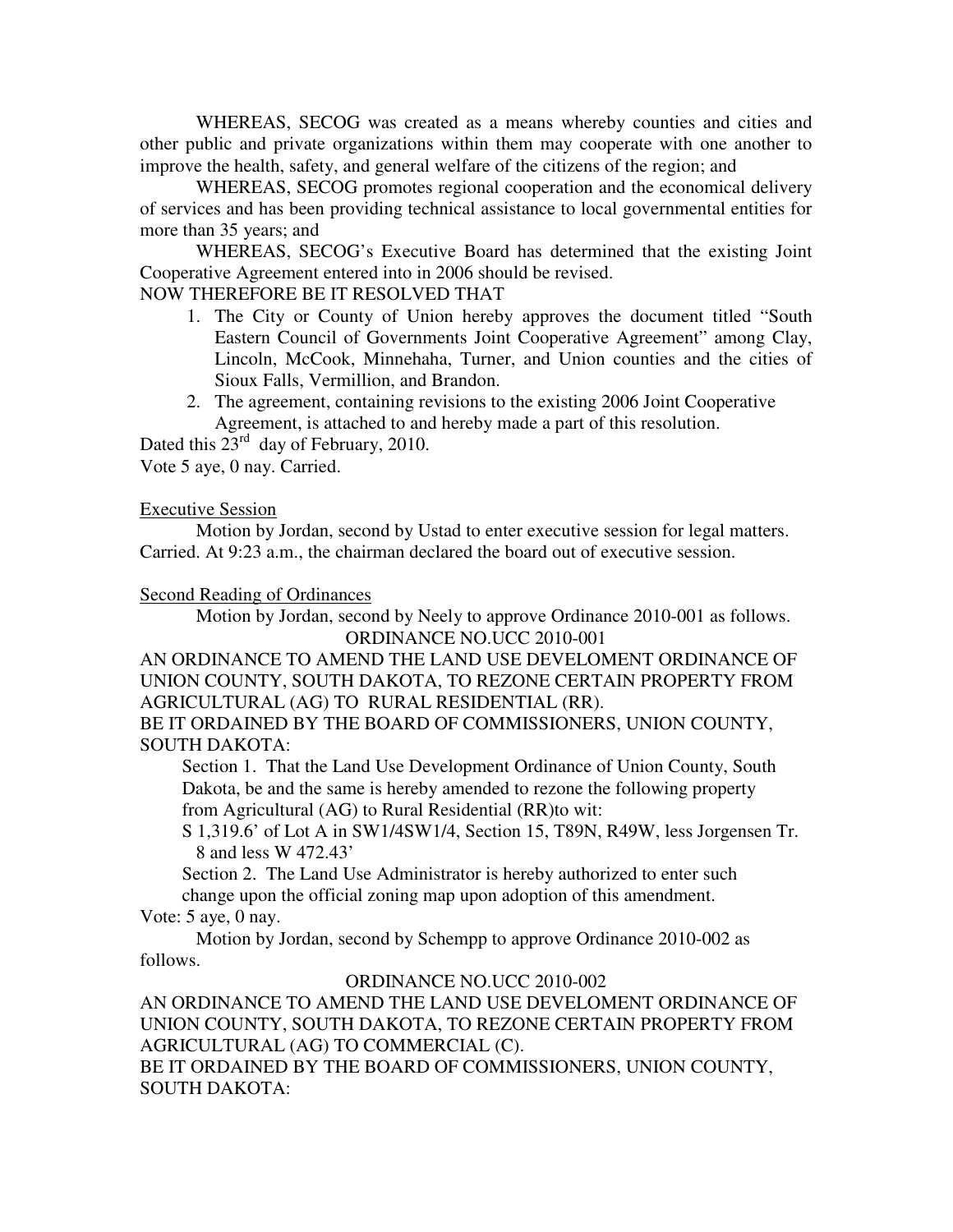Section 1. That the Land Use Development Ordinance of Union County, South Dakota, be and the same is hereby amended to rezone the following property from Agricultural (AG) to Commercial (C)to wit:

 the N 205' of the NW corner of the NW1/4 thence S 22 rods, thence E 42 rods, thence N 22 rods, thence W 42 rods to the place of beginning, Section 29-93-50 Section 2. The Land Use Administrator is hereby authorized to enter such

 change upon the official zoning map upon adoption of this amendment. Vote 4 aye, 1 nay. (Ustad)

#### **Recess**

Chairman declared a five minute recess at 9:27 a.m.

### Public Building

 Building and Grounds Supervisor Sexton met with the board with a representative from Honeywell, Paul Stigge, to discuss a proposal for the Union County Courthouse for the primary ventilation and cooling unit for the courthouse. Contract will be given to State's attorney for perusal and discussed at the next meeting.

#### Director of Equalization

 DOE Kistner met with the board to discuss the county revaluation figures and the preliminary Union County Township 2010 value and Ag changes.

#### Highway

 PWA Roggow met with the board. Discussion took place on spring flooding issues and other matters.

#### Executive session

 Motion by Jordan, second by Schempp to enter executive session at 10:46 a.m. to discuss legal matters. Carried. Chairman declared out of session at 11:22 a.m.

#### Legislative Audit

 Rod Fortin, legislative audit, attended the meeting to discuss the audit from 2007 and 2008.

#### **States Attorney**

SA Miller met with the board to discuss various matters.

### New hire

 Motion by Ustad, second by Neely to approve hiring Amanda Rosenbaum as Deputy Auditor II, at \$1925.25 per month effective March 8, 2010. Carried.

### Land Plat

Motion by Jordan second by Neely to approve the following plat:

### Resolution

 Be It Resolved by the Board of Commissioners of Union County that Plat of Lots 19B, 20B and 21A, Dakota Dunes Golf Course 10th Addition in Dakota Dunes, Union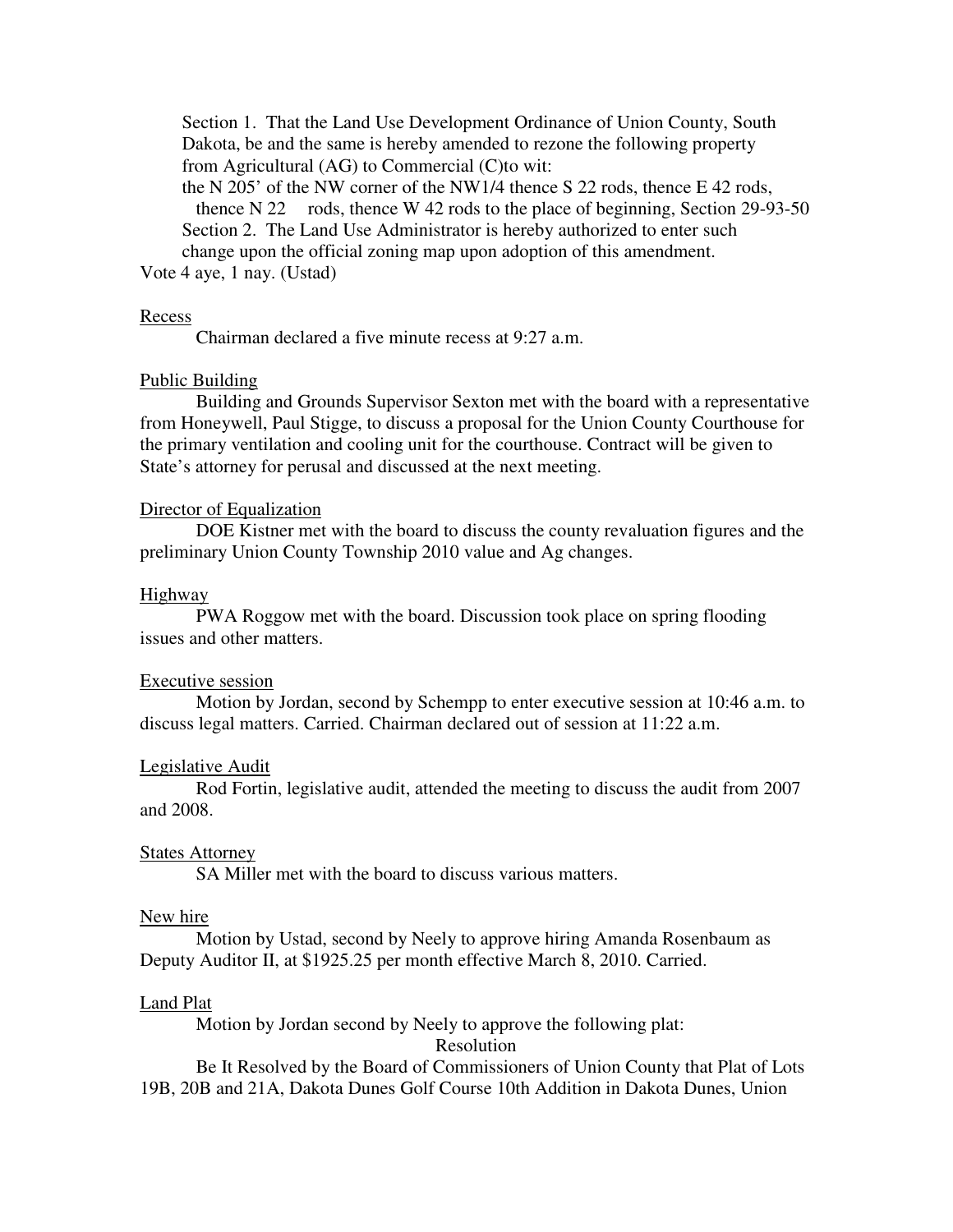County, SD vacating Lot 19A, 20A and 21 of Dakota Dunes Golf course 10th Addition owned by Rick Wegher, surveyed by Douglas Mordhorst, Be and the same is hereby approved. Motion carried.

#### Claims

 The following claims have been approved as follows. Carried. The following claims have been audited, approved and warrants drawn on the same: Bi-Weekly payroll for 2-26-10: Highway \$22,800.69; Sheriff \$28,545.91; Public Building \$507.00; State's Attorney \$1,190.82; Nurses \$159.75; WIC \$234.30; Register of Deeds \$612.32; Treasurer \$44.64; Coroner \$58.00. Courthouse payroll for the month of February, 2010: Commissioners \$4,900.00; Auditor \$8,796.79; Data Processing \$254.29; Treasurer \$12,42.75; Highway \$8,564.97; Planning & Zoning \$3,153.84; EMA \$1,035.98; Assessor \$9,820.00; State's Attorney \$11,117.66; Register of Deeds \$5,999.03; Veteran \$1,050.00; Sheriff \$4,349.89; Extension \$2,650.13; Public Building \$3,834.70; Nurse \$878.13; Jail \$108.96; Weed \$106.09. Juror's (Jury Duty) \$645.78; Alcester Union (Ad) \$347.53; Allegra Print & Imaging (Supplies) \$90.20; Am San (Supplies) \$170.82; AmericInn (Room) \$359.60; Anthony Pope (Subpoena) \$31.84; Boyer Trucks (Supplies) \$61.52; Tudogs Computing (Maint) \$120.00; Century Business Products (Maint) \$240.00; Charlie Zook Motors (Repairs) \$589.54; City Of Elk Point (Utilities) \$4,003.90; Community Health Clinic (Care) \$294.45; Dakota Graphics (Supplies) \$495.00; Dakota Security (Maint) \$622.45; Dale Neely (Per Diem) \$55.50; Document Depot & Destruction (Shredding) \$50.00; Doyle Karpen (Per Diem) \$22.20; Fastenal Company (Supplies) \$341.97; Great Plains Psychological (Service) \$2,325.00; Janet Lingle (Per Diem) \$55.94; Jeanne M Bossman (Transcripts) \$3,091.20; JPATS/USMS (Transport) \$1,984.47; Knology (Internet) \$199.95; L G Everist (Supplies) \$5,311.40; Language Line Services (Maint) \$ 275.00; Leah Burnison (Per Diem) \$480.66; Lewis & Clark BHS (Care) \$142.00; Marlene Rosenbaum (Land) \$45,000.00; Marvin Schempp (Per Diem) \$38.48; Mary Anne Meyer (Transcripts) \$149.60; Mary Bjerke Design Time (Supplies) \$35.00; Menards (Supplies) \$217.89; Meridian Grain (Supplies) \$1,348.70; Michael Todd & Company (Supplies) \$2,990.00; Mid Country Machinery (Repairs) \$166.31; MidAmerican Energy (Utilities) \$4,407.52; Midwest Wheel (Repairs) \$197.95; Milton Ustad (Per Diem) \$49.95; NEAFCS-SD (Registration) \$40.00; Office Depot (Supplies) \$80.55; Office Elements (Maint) \$2,312.87; Perkins Office Solutions (Supplies) \$156.84; Pitney Bowes (Rental) \$149.00; Quill Corporation (Supplies) \$738.12; Qwest (Phones) \$976.80; Ramkota Inn (Room) \$129.98; Renee Kennedy (Transcripts) \$1,750.90; Road Machinery & Supplies (Supplies & Repairs) \$122.59; Ross Jordan (Per Diem) \$27.75; Sanford Health (Care) \$60.00; Sanitation Products (Repair, Supplies, Machinery) \$22,256.15; Scott Sexton (Mileage) \$119.14; SD Assn Of County Weed & Pest (Dues) \$50.00; SD State Health Lab (Bl Draws) \$592.00; SDACHS (Registration) \$160.00; Servall Towel & Linen (Maint) \$16.64; Shepherd Reporting (Transcripts) \$75.00; Sheriff Of Woodbury County (Return) \$82.58; Sioux Falls Rubber Stamp Works (Supplies) \$29.00; Sioux Falls Two-Way Radio (Maint) \$88.73; Siouxland Trailer Sales (Repairs) \$179.85; State Of South Dakota (Phones) \$336.11; Us Bank (Gas & Supplies) \$1,376.16; Verizon Wireless (Phones) \$100.44; Vermillion Ford (Repairs) \$427.75; West Payment Center (Supplies) \$3,235.92; Woodbury County Disaster & Emergency Service (Maint) \$626.38; Woodbury County Juvenile Detention Center (Care) \$200.00.